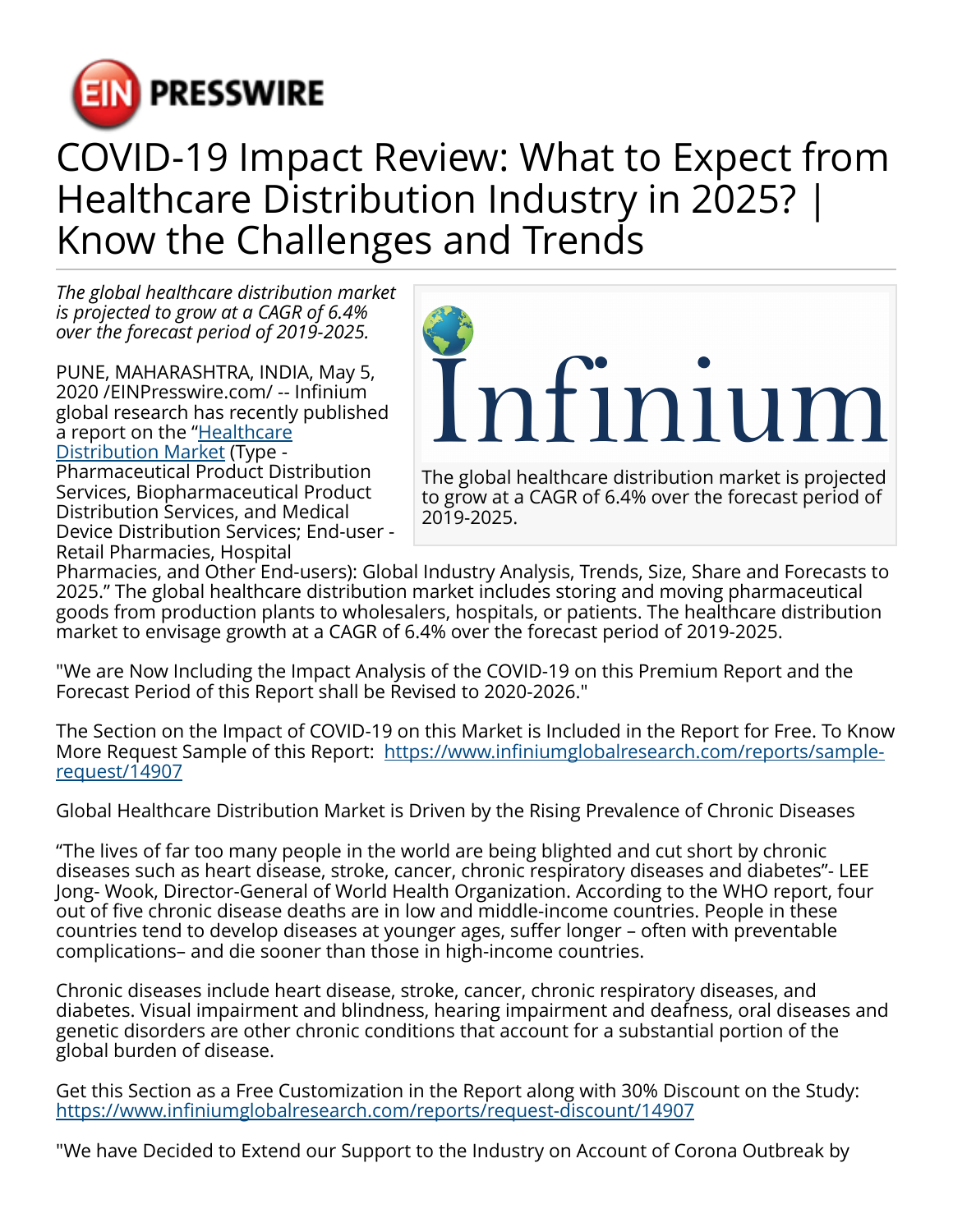Offering Flat Discount 30% on All Our Studies and Evaluation of the Market Dynamics in Global on Healthcare Distribution Market Amidst COVID-19."

Pharmaceutical Product Distribution Services Segment is Anticipated to Witness Huge Growth During the Forecast Period

According to the analyst at Infinium Global Research, the scope of the market is analyzed on the basis of type and end-user. Based on the type, the study includes pharmaceutical product distribution services, biopharmaceutical product distribution services, and medical device distribution services. Moreover, based on the global healthcare distribution market end-user, the study includes retail pharmacies, hospital pharmacies, and other end-users.

Among the global healthcare distribution market type segment, pharmaceutical product distribution services segment to witness growth during the forecast period due to increasing production of pharmaceutical formulations, rising pharmaceutical R&D expenditure, outsourcing of pharmaceutical manufacturing to Asian countries, and the establishment of new manufacturing facility by global pharmaceutical giants in newer geographies.

North America is Expected to Have a Premium Share

Geographically, the global healthcare distribution market is classified into North America, Asia-Pacific, Europe, and the Rest of the World. North America is expected to have a premium share in the global healthcare distribution market. The surge in healthcare expenditure and the presence of key pharmaceutical companies in North America drive the growth of the healthcare distribution market.

Asia-Pacific is expected to grow in the global healthcare distribution market with a significant CAGR over the forecast period. The growing demand for patient care and rising pharmaceutical and biotechnology businesses in the Asia-Pacific region contribute to the growth of the healthcare distribution market. Europe is showing growth in the global healthcare distribution market.

Healthcare Distribution Market: Competitive Analysis

The key players featured in the report are McKesson Corporation, Cardinal Health, Inc., Morris and Dickson Co., LLC, Smith Drug Company Inc., Owens & Minor, Inc., Patterson Companies Inc., PHOENIX Group, Shanghai Pharmaceutical Group Co. Ltd., Medline Industries, Inc., and other companies.

Browse Detailed TOC and Description of this Exclusive Report@ [https://www.infiniumglobalresearch.com/healthcare-medical-devices/global-healthcare](https://www.infiniumglobalresearch.com/healthcare-medical-devices/global-healthcare-distribution-market)[distribution-market](https://www.infiniumglobalresearch.com/healthcare-medical-devices/global-healthcare-distribution-market)

Reasons to Buy this Report:

=> Comprehensive analysis of global as well as regional markets of the healthcare distribution.

=> Complete coverage of all the product type and application segments to analyze the trends, developments, and forecast of market size up to 2025.

=> Comprehensive analysis of the companies operating in this market. The company profile includes analysis of product portfolio, revenue, SWOT analysis, and the latest developments of the company.

=> Infinium Global Research- Growth Matrix presents an analysis of the product segments and geographies that market players should focus to invest, consolidate, expand and/or diversify.